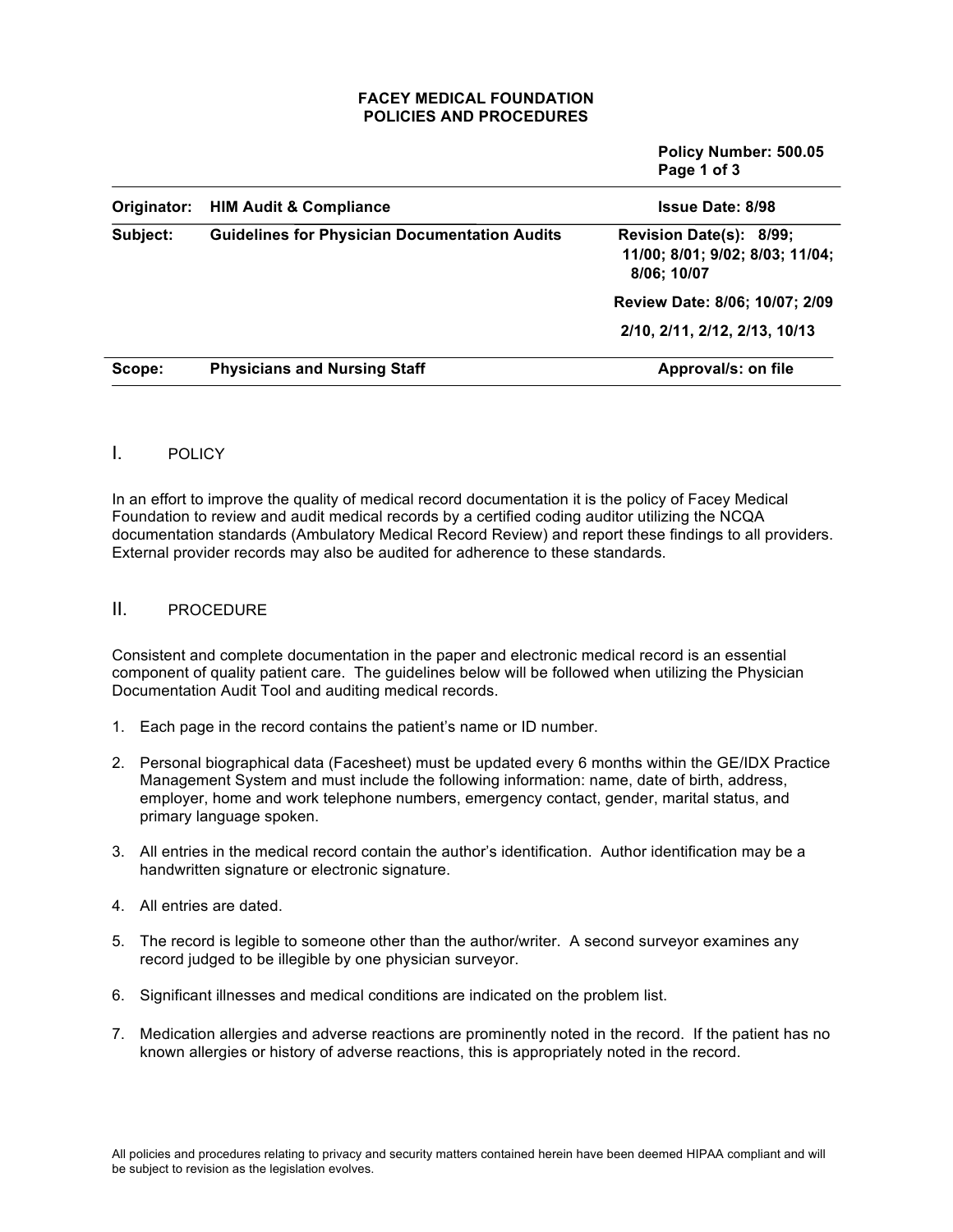### **FACEY MEDICAL FOUNDATION POLICIES AND PROCEDURES**

|             |                                                      | Policy Number: 500.05<br>Page 2 of 3                                      |
|-------------|------------------------------------------------------|---------------------------------------------------------------------------|
| Originator: | <b>HIM Audit &amp; Compliance</b>                    | <b>Issue Date: 8/98</b>                                                   |
| Subject:    | <b>Guidelines for Physician Documentation Audits</b> | Revision Date(s): 8/99;<br>11/00; 8/01; 9/02; 8/03; 11/04;<br>8/06; 10/07 |
|             |                                                      | Review Date: 8/06; 10/07; 2/09                                            |
|             |                                                      | 2/10, 2/11, 2/12, 2/13, 10/13                                             |
| Scope:      | <b>Physicians and Nursing Staff</b>                  | Approval/s: on file                                                       |

- 8. Past medical history (for patients seen three or more times) is easily identified and includes serious accidents, operations, and illnesses. For children and adolescents (18 years and younger), past medical history relates to prenatal care, birth, operations and childhood illnesses.
- 9. For patients 14 years and older, there is appropriate notation concerning the use of cigarettes, alcohol, and substances (for patients seen three or more times, query substance abuse history).
- 10. The history and physical exam identifies appropriate subjective and objective information pertinent to the patient's presenting complaints.
- 11. Laboratory and other studies are ordered, as appropriate.
- 12. Working diagnoses are consistent with findings.
- 13. Treatment plans are consistent with diagnoses.
- 14. Follow up care is documented by a note, regarding follow-up care, calls or visits. The specific time of return is noted in weeks, months, or as needed.
- 15. Unresolved problems from previous office visits are addressed in subsequent visits.
- 16. Review for underutilization and over utilization of consultants.
- 17. If a consultation requested, that there is a note from the consultant in the record.
- 18. Consultation, lab, and imaging reports filed in the chart are initialed by the PCP to signify review. Review and signature by professionals other than PCPs, such as nurse practitioners and physician assistants, do not meet this requirement. If the reports are presented electronically, or by some other method, there is also representation of physician review. Consultations, abnormal labs, and imaging study results have an explicit notation in the record of follow-up plans.
- 19. There is no evidence that the patient is placed at inappropriate risk by a diagnostic or therapeutic problem. This question will not be answered by the Auditor and will be answered as non-applicable. Appropriateness of care will be referred through the Peer Review and Quality Assurance/Risk Management process.